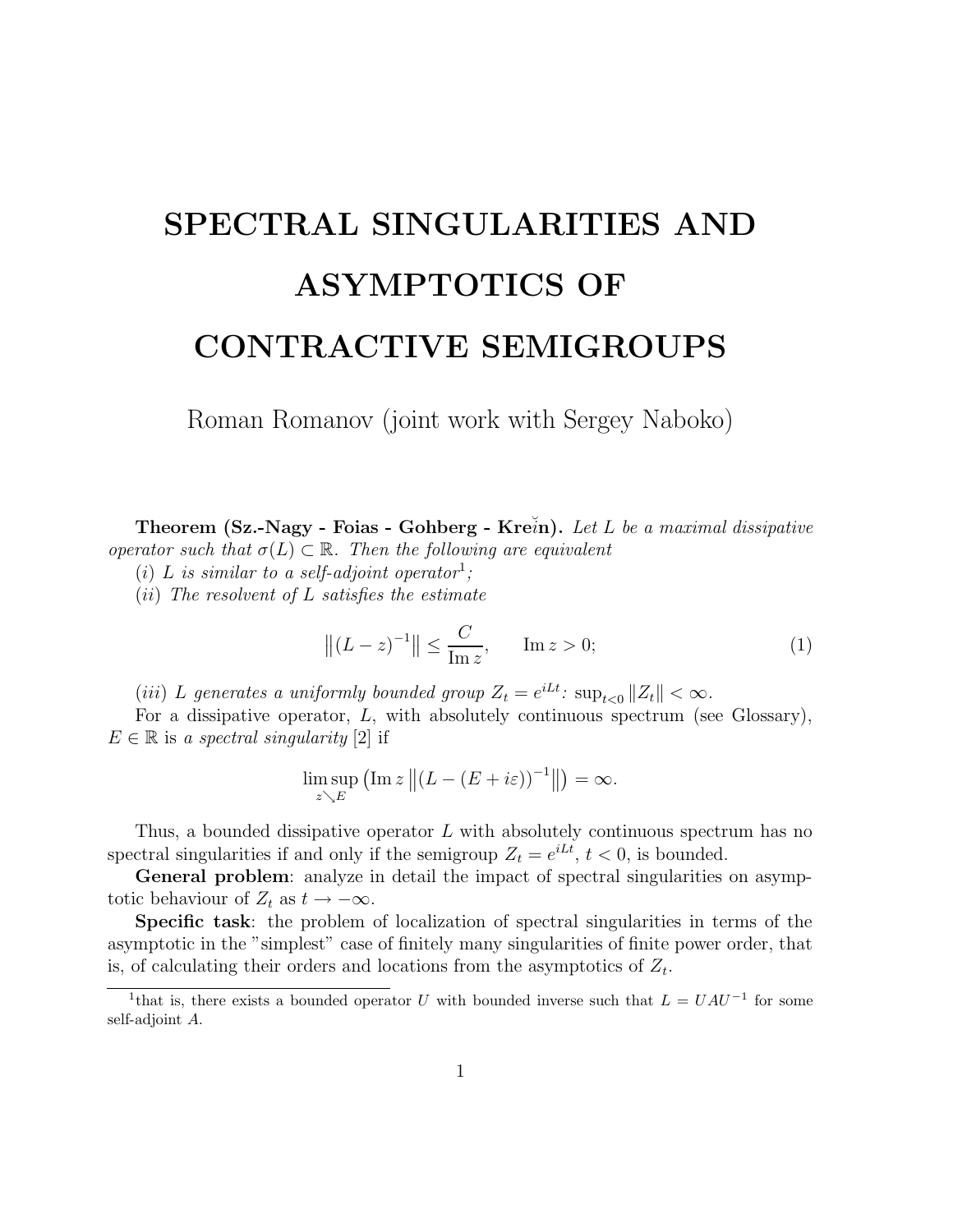Background: In the self-adjoint theory, if a self-adjoint operator, A, has an absolutely continuous spectrum and finitely many eigenvalues,  $\{\lambda_j\}$ , then the similar problem of calculating the  $\lambda_j$ 's from the asymptotic of  $e^{iAt}$  is solved trivially because of the spectral theorem. Namely, we fix arbitrary u and v such that  $(u, e_j) \neq 0$ ,  $(v, e_j) \neq 0$  for all  $e_j$ , the eigenvectors of A, and consider  $f(t) = (e^{iAt}u, v)$ . Then

$$
f(t) = \int e^{i\lambda t} d\rho(t) + \sum_{j=0}^{N} c_j e^{i\lambda_j t},
$$

where  $\rho$  is an absolutely continuous measure, and  $c_j = (u, e_j)(e_j, v) \neq 0$  for all j. The first term is  $o(1)$  as  $t \to \pm \infty$  by the Riemann-Lebesgue lemma, and one can determine the  $\lambda_j$ 's from the finite sum in the right hand side, provided that we know  $f(t)$  at large t.

The nonself-adjoint problem above is considerably more complicated since for an operator with spectral singularities we do not have a spectral decomposition converging in the topology of the original Hilbert space [8]. This makes it natural to consider first the case of finitely many spectral singularities. The analysis of an operator with isolated power singularities still constitutes a highly nontrivial problem, which has important applications. For instance, the Schrödinger operator on the real axis with complex potential decreasing like  $O\left(\exp(-C\sqrt{x})\right)$  studied in [4], is of the class under consideration.

### Previously known:

In the following theorem  $L$  is a maximal dissipative operator with real spectrum satisfying  $||(L-z)^{-1}|| \leq (Im z - \omega)^{-1}$  for some  $\omega > 0$  and all z with  $Im z > \omega$ . The latter condition guarantees that  $Z_t = e^{iLt}$  exsists for all t as a bounded operator.

Theorem 1. [1] Assume that the estimate

$$
||(L - z)^{-1}|| \le C (\operatorname{Im} z)^{-p-1}
$$
 (2)

holds for all z in a strip  $0 < \text{Im } z < \varepsilon_0$ . Then

$$
||Z_t^{-1}|| \le C' (1 + t^p). \tag{3}
$$

for all  $t > 0$ .

Remark: In fact this theorem can be generalized so as to allow any monotone function instead of power, see [5].

#### I. RESULTS (informal description).

- Sharpness of the upper estimate (3) in the power scale.
- An upper estimate for local norm of  $P_{\omega}Z_{-t}$  where  $P_{\omega}$  is the spectral projection of the real part of the operator L corresponding to the interval  $\omega \subset \mathbb{R}$ .
- An algorithmic solution of the localization problem for singularities of the orders greater than  $p - 1/2$  where p is the maximal order, in terms of the asymptotic of  $Z_t$ as  $t \rightarrow -\infty$ .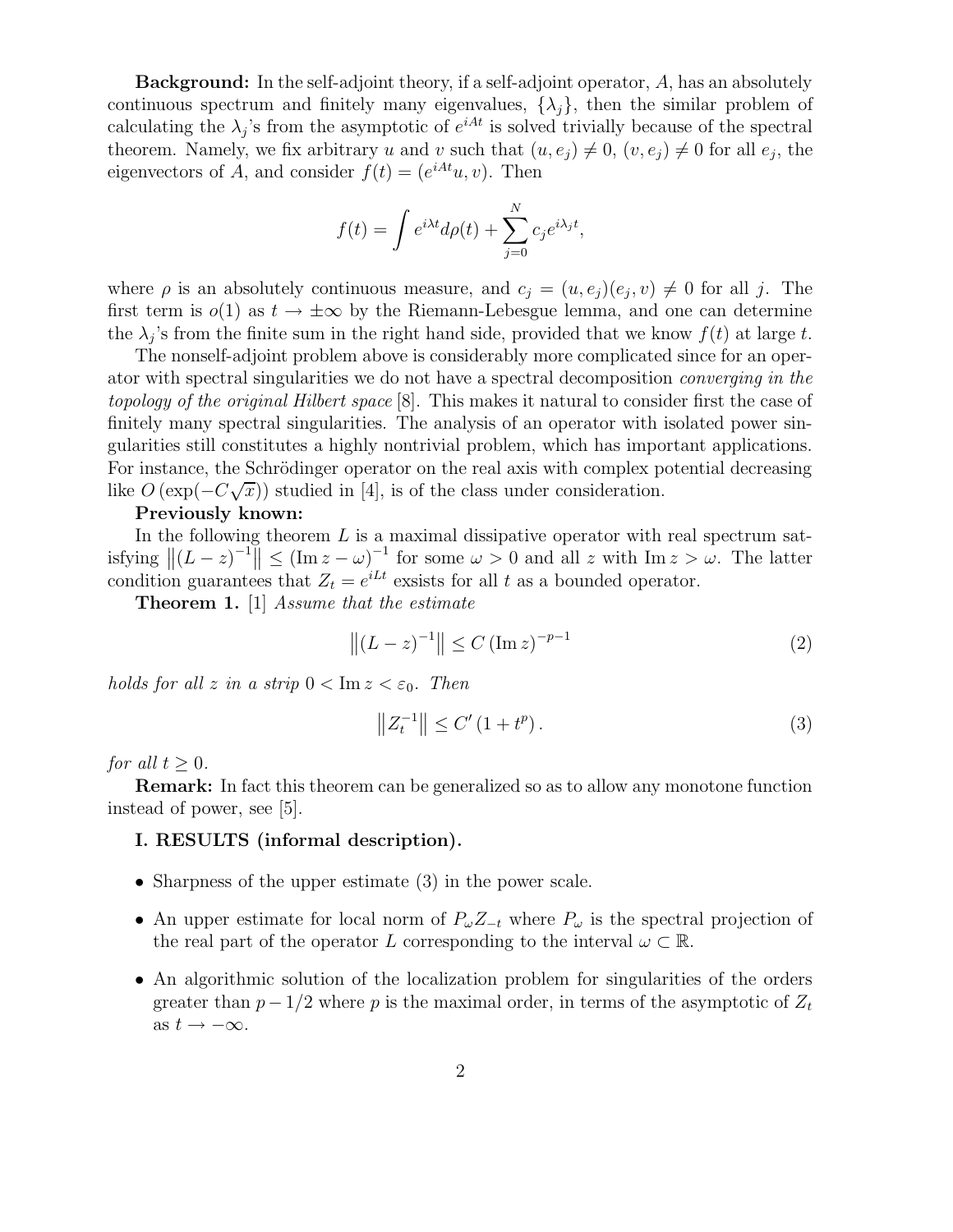• An application: the three - dimensional Boltzmann operator [6].

#### II. RESULTS (precise formulations).

The definition of what we call a spectral singularity of the real order  $p$  is best given in terms of the boundary behaviour of the characteristic function [3] of the operator.

We assume throughout that  $L$  is a maximal dissipative operator in a Hilbert space H with bounded imaginary part  $V = \text{Im } L$  such that  $\sigma_{ess}(L) \subset \mathbb{R}$ . Denote by E the subspace  $E = \overline{\text{Ran }V} \subset H$ . By the *characteristic function* of L we call the contractive analytic function  $S(z)$ :  $E \to E$ ,  $z \in \mathbb{C}_+$ , defined by the formula

$$
S(z) = I + 2i\sqrt{V} (L^* - z)^{-1} \sqrt{V}.
$$

The set  $\mathbb{C}_+ \bigcap \rho(L)$  coincides with the set of such  $z \in \mathbb{C}_+$  that the operator  $S(z)$  has bounded inverse defined on the whole of E. Moreover, the following estimate is valid,

$$
||S^{-1}(z)|| \approx \text{Im}\, z \, ||(L-z)^{-1}|| \,.
$$
 (4)

This estimate shows that for an operator with absolutely continuous spectrum  $E \in \mathbb{R}$  is a spectral singularity if and only if  $\limsup_{z\setminus E} ||S^{-1}(z)|| = \infty$ .

In applications, it often happens that the characteristic function is analytic on the real axis, and  $S(k) - I$  is compact, which implies that the spectral singularities are exactly the real poles of  $S^{-1}$ . Examples include the Schrödinger operator with exponentially decreasing potential [7, 10] and the Friedrichs model with rank 1 analytic perturbation, and the one-velocity transport operator considered below. The following definition provides the simplest natural abstract generalization of this situation.

A point  $k_0 \in \mathbb{R}$  is said to be a *spectral singularity of the order*  $p > 0$ ,  $p \in \mathbb{R}$ , in the strict sense, if for some nonzero  $e_0 \in E$ 

$$
||S(k)e_0||_E \le C |k - k_0|^p, \qquad (5)
$$

$$
||S^{-1}(k)|| \le C |k - k_0|^{-p}
$$
\n(6)

for a. e. k in a vicinity of  $k_0$  on the real axis.

The "in the strict sense" clause is inserted in this definition to indicate that it is not merely the requirement of exactness of the estimate (6): the vector  $e_0$  in (5) does not depend on k.

We now proceed to study the local behaviour of the semigroup  $Z_t$  with respect to the spectral representation of the real part of the operator L. For an interval  $\omega \subset \mathbb{R}$  define  $P_{\omega}$  to be the spectral projection of  $A = \text{Re } L$  for the  $\omega$ .

Introduce the following

Assumption P. The dissipative operator  $L$  has at most finitely many spectral singularities,  $k_j$ , such that for each  $k_j$  there exists a  $p_j > 0$  such that the estimate

$$
||S^{-1}(k)|| \le C |k - k_j|^{-p_j}
$$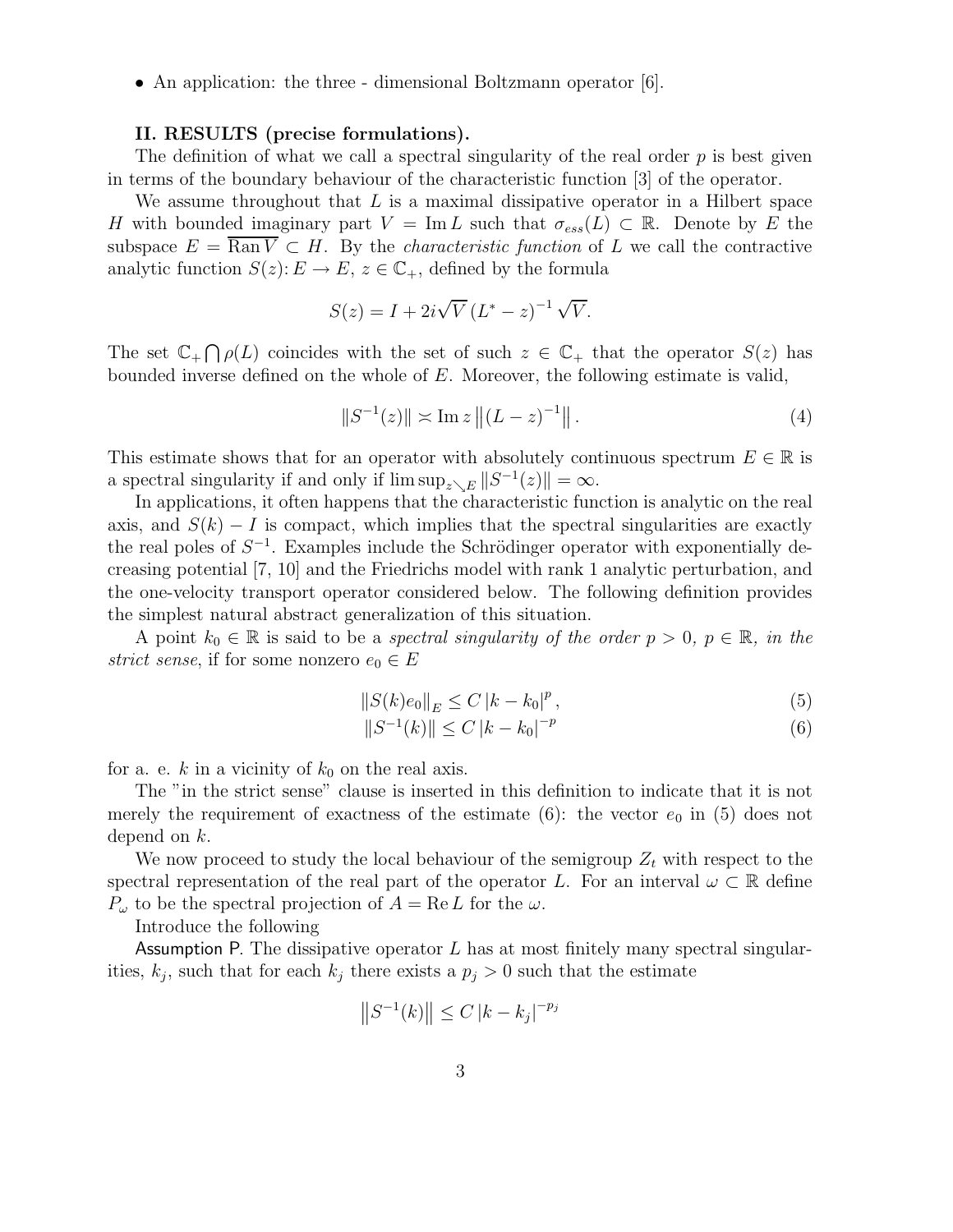holds for a. e. k in a vicinity of  $k_j$  on the real axis, and ess  $\sup_{|k|>M} ||S^{-1}(k)||$  is finite for some  $M$  (no spectral singularity at infinity).

Let  $p = \max_j p_j$ .

**Corollary 2.** If the assumption P is satisfied, then for all  $t > 0$ 

$$
\left\| Z_{-t} \right|_{\mathcal{N}_e} \left\| \leq C \left( 1 + t^p \right) \right\|
$$

with some  $C > 0$ .

The proof consists in verification of the assumption of theorem 1 on the basis of a uniqueness theorem.

**Theorem 3.** Let the assumption P be satisfied with  $p \neq 1/2$ , and let  $\sqrt{V}$  is ReL smooth in the sense of Kato. Then for any closed interval  $\omega \subset \mathbb{R}$  we have

$$
\left\|P_{\omega}Z_{-t}\right|_{\mathcal{N}_e}\right\| \le C_{\omega}\left(1 + t^{p-1/2} + \sum_{j:k_j\in\omega}t^{p_j}\right), \quad t > 0.
$$
 (7)

In particular,

$$
\left\|P_{\omega}Z_{-t}\right|_{\mathcal{N}_e}\right\| \le C_{\omega}\left(1+t^{p-1/2}\right), \quad t > 0,
$$
\n
$$
(8)
$$

if  $\omega$  does not contain spectral singularities.

**Remark.** (8) holds for  $p \ge 1$  and an interval  $\omega$  not containing the singularities without the smoothness assumption.

Hints on the proof. The proof is independent of the functional model and combines three ingredients:

1. An integral representation of  $Z_{-t}u$  via smoothed resolvent through Doimelle formula.

2. The following fundamental identity, first established in [9]. Let D be an arbitrary dissipative operator with a bounded imaginary part V, and  $\alpha = \sqrt{2} \text{ V}$ . Then for all  $\varepsilon > 0$ and  $u \in H$ 

$$
\int_{\mathbb{R}} \left\| \alpha \left( D - k + i\varepsilon \right)^{-1} u \right\|^2 dk \le \pi \left\| u \right\|^2. \tag{9}
$$

3. Transformation of integration contours and an elementary case of the Carleson embedding theorem.

The problem of detecting the spectral singularities can now be formulated as follows. Suppose we are given an operator with finitely many spectral singularities, each of a finite power order in the strong sense. How to calculate their orders,  $p_j$ , and locations,  $k_j$ , in terms of the norms  $||P_{\omega}Z_{-t}||$  ? To advance in this direction we need results on exactness of the upper estimate (7).

**Theorem 4.** Assume L has a spectral singularity of order p in the strict sense. Then for any sufficiently small  $\varepsilon > 0$  there exists such a  $u \in \mathcal{N}_e$  that

$$
||Z_{-t}u|| = t^{p-\varepsilon}(1+o(1)), \quad t \to +\infty.
$$
 (10)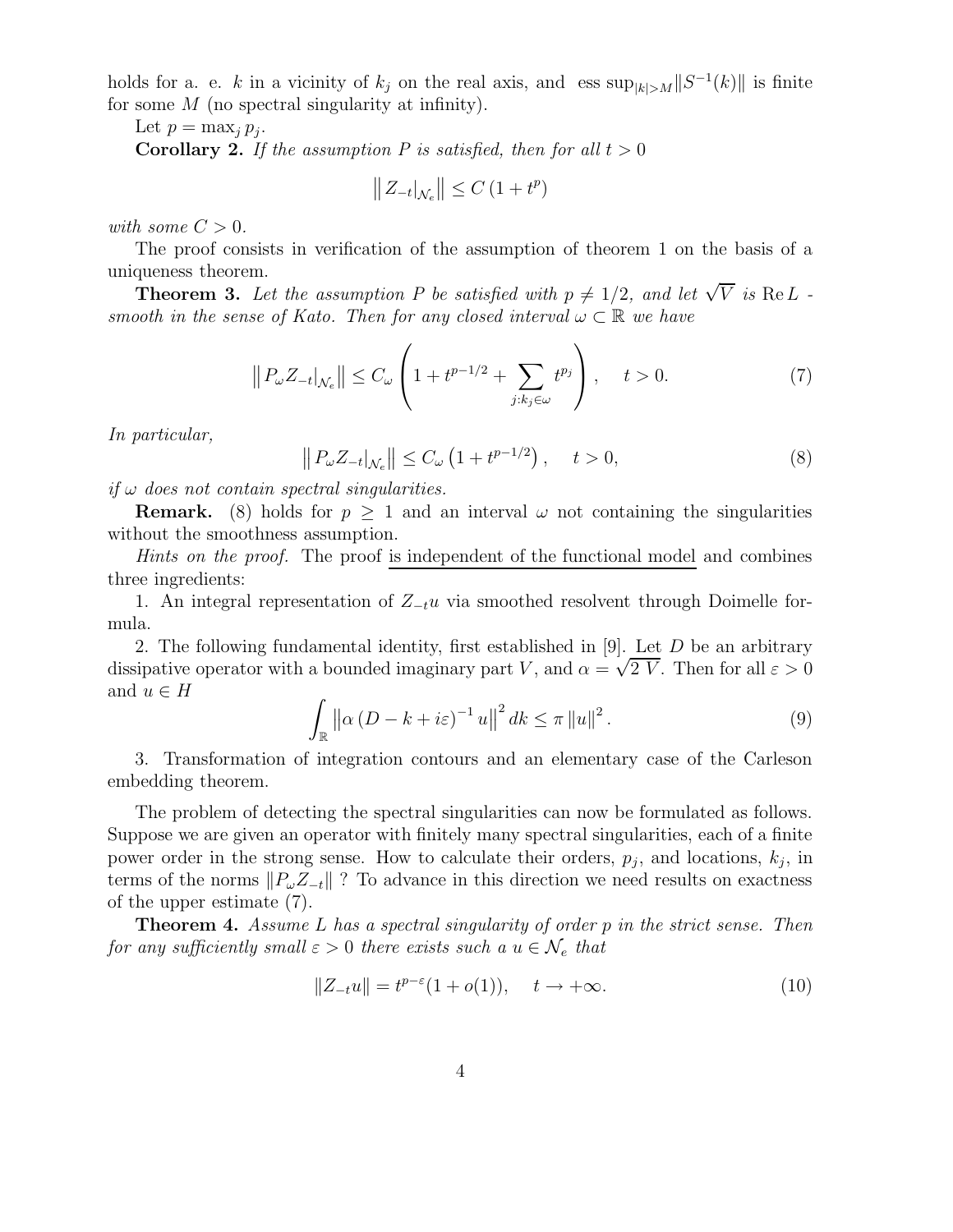The proof consists in an explicit construction of the required Cauchy data u for the Szökefalvi- Nagy - Foias functional model of the operator. In the following theorem we give an asymptotic expression for the evolution of the vector  $u$ .

**Theorem 5.** Assume L is a dissipative operator, and  $\sqrt{V}$  is  $\text{Re } L$  - smooth. Then for any spectral singularity  $k_0 \in \mathbb{R}$  of a real order  $n > 1/2$  and any  $\varepsilon > 0$  small enough there exists a  $u \in \mathcal{N}_e$  satisfying (10) and such that for any closed interval  $\omega$ ,  $k_0 \notin \omega$ ,

$$
P_{\omega}Z_{-t}u = e^{-ik_0t}t^{n-1/2-\varepsilon}\Psi_{k_0} + O\left(t^{\max\{0, n-3/2-\varepsilon\}}\right)
$$
\n(11)

where  $\Psi_{k_0} = (A_{\omega} - k_0)^{-1} P_{\omega} \alpha e_0$ ,  $A_{\omega} = AP_{\omega}$ ,  $e_0$  is defined in (5), and the O-symbol refers to the norm in H.

**Example (Friedrichs model).** Let I be a compact interval,  $H = L^2(I)$  and a vector  $\varphi \in L^{\infty}(I)$  is given. Define  $L = A + i\langle \cdot, \varphi \rangle \varphi$  where  $(Af)(s) = sf(s)$ . Then the smoothness assumption of theorem 5 is satisfied, and the asymptotics (11) takes in this case the form

$$
Z_{-t}u = e^{-ik_0t}t^{n-1/2-\varepsilon}\Psi_{k_0} + r_t
$$

where

$$
\Psi_{k_0}(s) = \frac{\varphi(s)}{s - k_0},
$$

the function  $r_t$  satisfies

$$
\left(\int_{|s-k_0|>\delta}|r_t(s)|^2ds\right)^{1/2}\leq C_\delta\left(1+t^{n-3/2-\varepsilon}\right)
$$

for any  $\delta > 0$ , and the equality holds for each  $t > 0$  for a. e.  $s \in I$ . The function  $\Psi_{k_0}$ makes sense of a regular part of the generalized eigenfunction of L corresponding to the point  $k_0$ : any formal solution to  $Lu = k_0u$  coincides with  $\Psi_{k_0}$  for  $s \neq k_0$ . Thus, the improper eigenfunction of the spectral singularity appears as a leading term coefficient in the asymptotic expansion outside arbitrary small vicinity of the singularity in the spectral representation of the real part of the operator. This matches the expectation coming from consideration of the discrete spectrum case, and can be considered as a rigorous justification of the idea that spectral singularity is a kind of resonance which has been drawn into the continuous spectrum.

This theorem shows, in particular, that the contribution of arbitrary small neighborhood of the spectral singularity in the asymptotic of  $Z_{-t}u$  is of the maximal order,  $t^{n-\varepsilon}$ , in norm.

**Corollary.** If  $p = \max_j p_j \ge 1/2$ , then the estimate (8) is exact in the power scale, that is,

$$
\limsup_{t \to +\infty} \frac{\ln \|P_{\omega} Z_{-t}|_{\mathcal{N}_e}\|}{\ln t} = p - \frac{1}{2}
$$

for any interval  $\omega$  and any operator L of the class under consideration.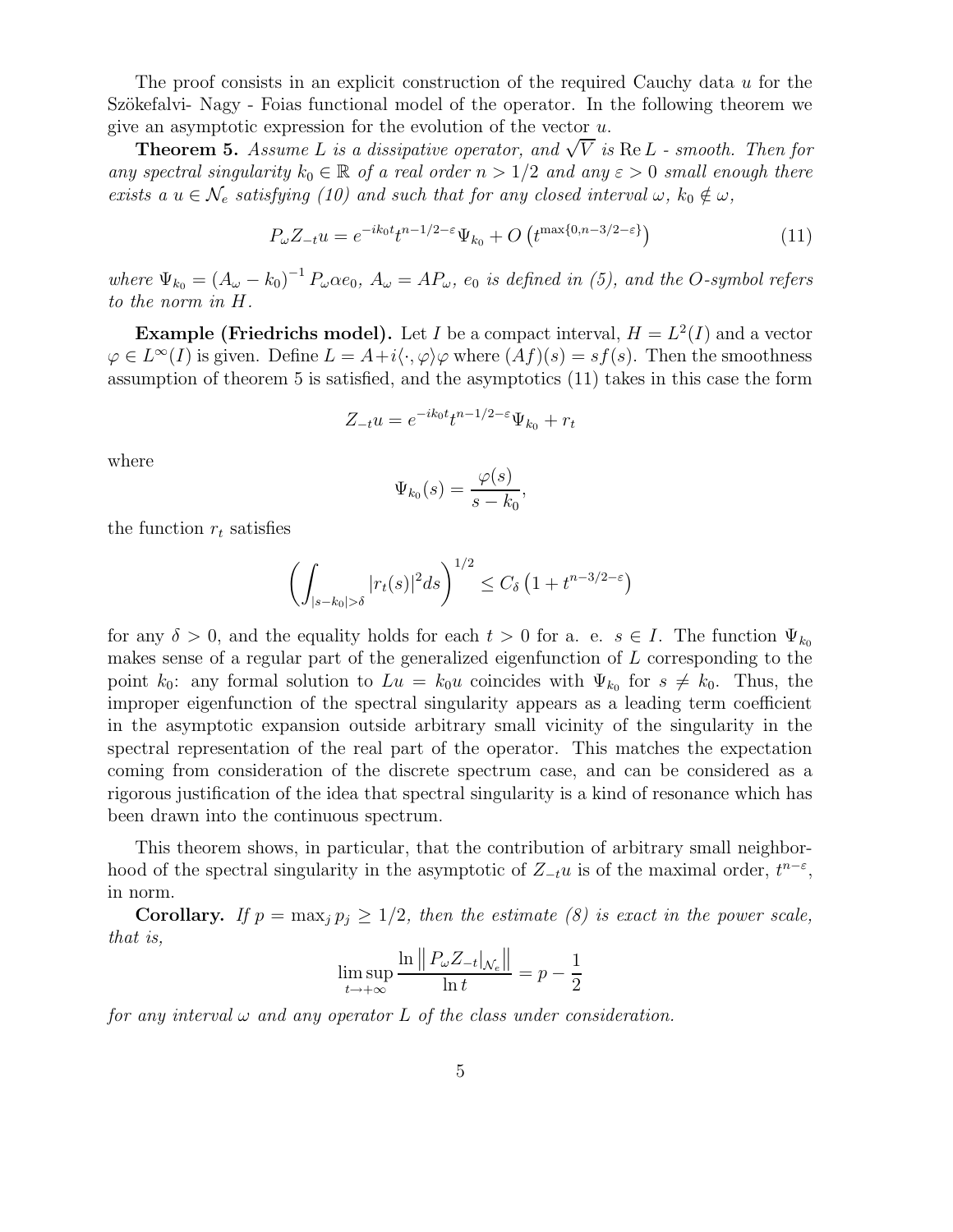Combining the results obtained, we now give a solution to the localization problem for singularities of higher orders. First, we determine the maximal order as the least  $p$ such that  $||Z_{-t}|_{\mathcal{N}_e}|| = O(t^p)$  at large t. Then the following assertion is valid.

**Proposition 6.** Let a dissipative operator  $L = A + iV$ ,  $V \geq 0$ , have at most finitely many spectral singularities, each of a finite power order in the strict sense, and p be the maximal order. Suppose that  $\sqrt{V}$  is A - smooth. For a closed interval  $\omega \subset \mathbb{R}$  define the number  $p(\omega) = \inf_{s \geq 0} \{ s : ||P_{\omega} Z_{-t}|_{\mathcal{N}_e} || \leq C_s (1+t^s) \}.$  Then

(i)  $\omega$  contains a singularity of the order  $p(\omega)$  if  $p(\omega) > p-1/2$ , provided that  $p(\omega) \neq 0$ ,

(ii) The interior of  $\omega$  does not contain a singularity of an order greater than  $p(\omega)$ .

This result allows to localize singularities of orders greater than  $\max\{0, p-1/2\}$ . The separation of singularities of lower orders cannot be achieved in this way since, as it is seen from (11), the norm estimate for an interval containing such singularities is determined by the contribution of singularities outside the interval.

III. EXAMPLE: transport operator. Let  $d\Omega_p$  be the Lebesgue measure on the unit sphere  $\mathbb{S}^2$ . Given a nonnegative compactly supported function  $c \in L^{\infty}(\mathbb{R}^3)$ , define the operator, T, in the Hilbert space  $H = L^2(\mathbb{R}^3 \times \mathbb{S}^2)$  by the formula  $(q \in \mathbb{R}^3, \hat{p} \in \mathbb{S}^2)$ 

$$
T = i\widehat{p} \cdot \nabla_q + ic(q)K, \quad K = \frac{1}{4\pi} \int_{\mathbb{S}^2} \cdot d\Omega_p
$$

on the natural domain of its real part. This operator arises in the one - speed neutron transport theory, see [6, 11] for details. Then T is a maximal dissipative operator, and the essential spectrum of T coincides with the real axis. Let  $H_{ess}$  be the invariant subspace of T corresponding to  $\sigma_{ess}(T)$ . Define the set  $\mathcal{E} \subset L^{\infty}(\mathbb{R}^3)$  as  $\mathcal{E} = \{c : \text{ker}(I + Q(0)) \neq 0\}$ where  $Q(0)$  is the integral operator in  $L^2(\mathbb{R}^3)$  with the kernel  $-\frac{1}{4n}$  $rac{1}{4\pi}\sqrt{c(q)}\frac{1}{|q'|}$  $\frac{1}{|q'-q|^2}\sqrt{c(q')}$ .

**Theorem.** [6] The completely nonself-adjoint part of the restriction,  $T_{ess}$ , of T to  $H_{ess}$ has absolutely continuous spectrum and satisfies the condition of corollary 2. If  $c \notin \mathcal{E}$  then the operator  $T_{ess}$  is similar to a self-adjoint operator. If  $c \in \mathcal{E}$  then the operator T has the unique spectral singularity of the order 1 located at the point 0.

**Corollary.** [6] Let  $Z_t^e = \exp(-iTt)|_{H_{ess}}$ ,  $t \ge 0$ . If  $c \in \mathcal{E}$  then

 $||Z_t^e|| \leq C(1+t),$ 

and this estimate is exact in the sense given by theorem 3.

#### GLOSSARY

The notation  $z \searrow E$  for real E means that z tends to E from the upper half plane.

Let H' be the minimal reducing subspace of L containing E, then  $L_{pure} := L|_{H'}$  is the completely nonselfadjoint part of the operator L. Let  $H^2_{\pm}(E)$  stand for the Hardy classes of E-valued functions f analytic in  $\mathbb{C}_{\pm}$ , respectively, and such that  $\sup_{\varepsilon>0} \int_{\mathbb{R}} ||f(k \pm i\varepsilon)||_F^2$  $_{E}^{2}$  dk is finite.

The absolutely continuous subspace  $\mathcal{N}_e$  of the operator  $L_{pure}$  [2, 9] is defined as follows,

$$
\mathcal{N}_e = \overline{\widetilde{\mathcal{N}}_e}, \qquad \widetilde{\mathcal{N}}_e \equiv \left\{ u \in H' : \sqrt{V} \left( L - z \right)^{-1} u \in H^2_+(E) \right\}.
$$